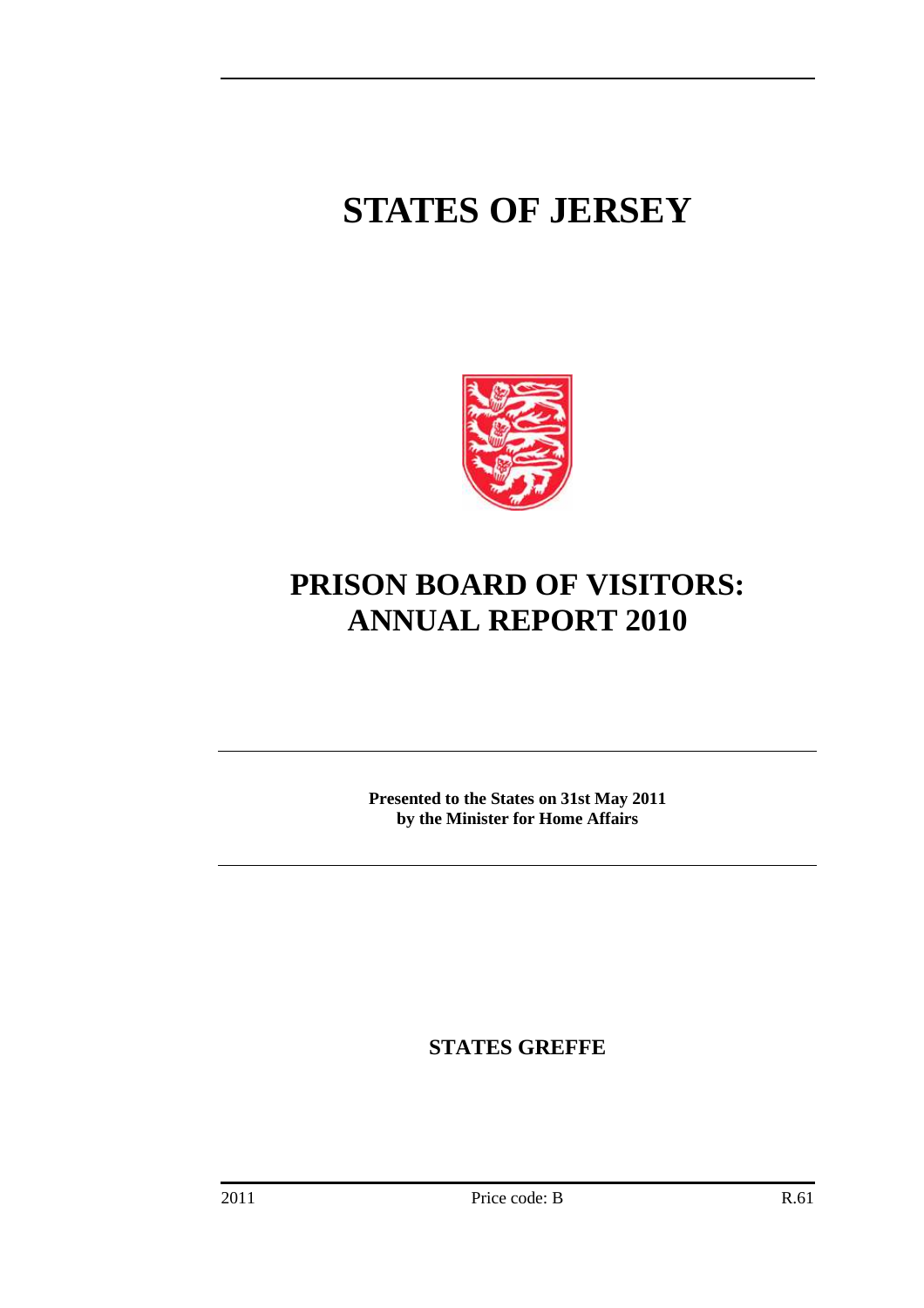#### **REPORT**

In accordance with Article 6 of the Prison (Jersey) Law 1957, the following Jurats were appointed by the Superior Number of the Royal Court on 7th December 2009 to constitute the Prison Board of Visitors for 2010 –

> Jurat J.C. Tibbo (Chairman) Jurat J.L. Le Breton (Vice-Chairman) Jurat Mrs. S.C.A. Le Brocq, O.B.E. Jurat Mrs. J.M. Clapham Jurat Mrs. L.J. King, M.B.E. Jurat J.R.P.F. Liddiard Jurat R.J. Kerley

Jurat Mrs. Le Brocq retired in January 2010 and was replaced on the Board by Jurat Mrs. Marett-Crosby.

### **Applications to see the Board**

During the year there were 36 applications to see the Board at the monthly meetings held at La Moye (12 held in 2010) and a further 29 when the members of the Board visited individually on another 10 occasions. Although the quorum for a meeting of the Board is 3, on average, 5 members attended each monthly meeting. As has always been the practice, all meetings of the Board and meetings with prisoners are minuted and a note recorded of the subsequent actions taken.

As usual the requests for assistance covered a wide range of topics, from problems in locating personal possessions, legal concerns and family issues, to health and medical problems.

Although the Deputy Governor and Senior Unit Managers made a number of adjudications for breaches of the Prison rules, none of their decisions was subject to appeal to the Board.

#### **Liaison with Home Affairs**

For some years, regular meetings have been held with the Minister for Home Affairs, and we are pleased to record that 4 such meetings took place in 2010 and were attended by the Minister, Assistant Minister and Chief Officer, as well as the Prison Governor. There can be no doubt that these meetings are mutually beneficial as they provide a forum for discussing the current problems facing all those involved with the welfare of prisoners.

#### **Operational**

The highest number of prisoners locked up on any day was 199 in November, and the daily average throughout the year was 178, generally slightly lower than in recent years. These figures include the prisoners who required greater vigilance due to being considered in danger of self-harm.

Following the opening of the new prisoner accommodation and sports hall in December 2009, additional educational and sports facilities have been made available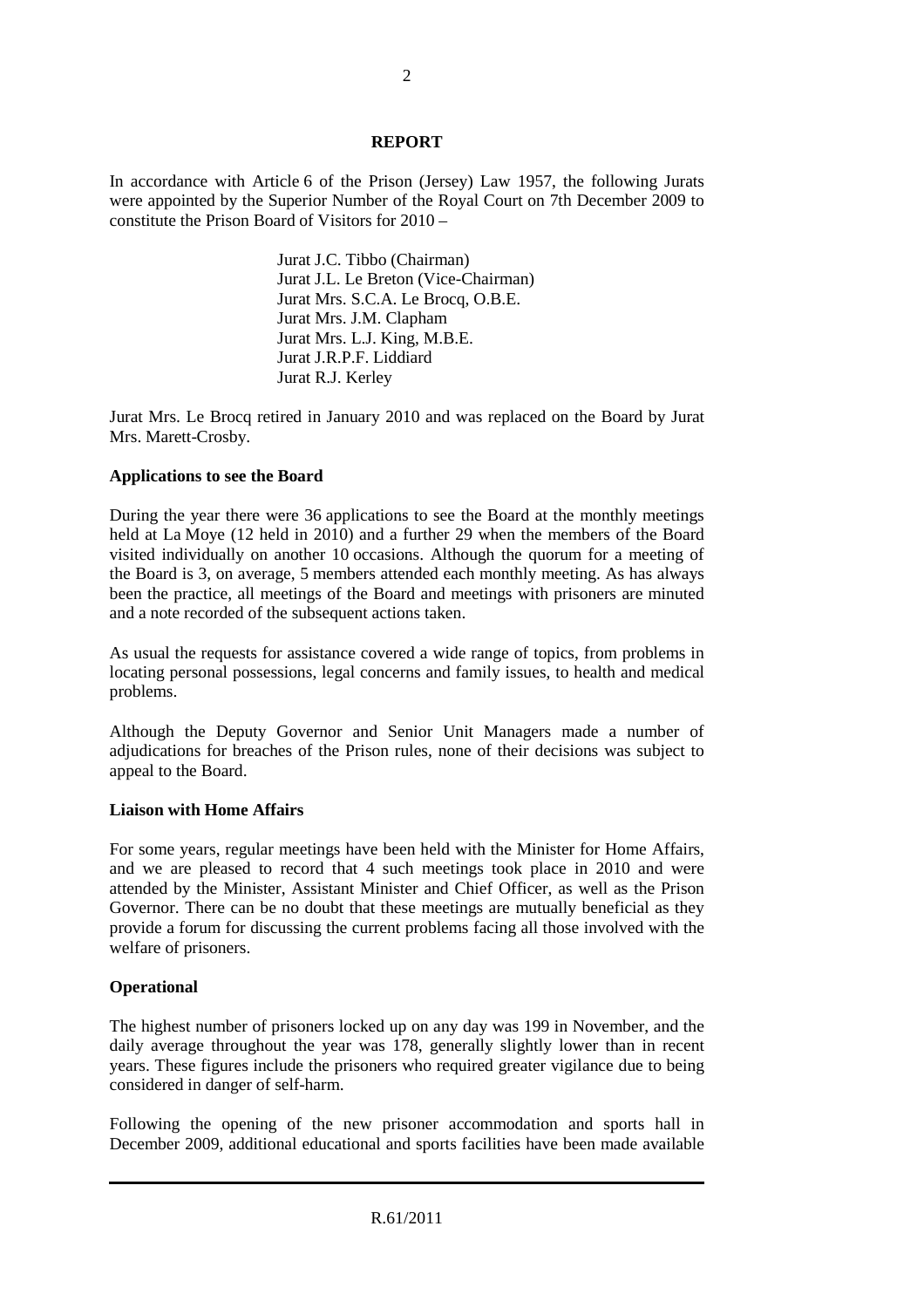to prisoners to develop their various skills. In particular, it is pleasing to note the increasing co-operation between the P.E. Department and Health Care, as prisoners can take advantage of more programmes tailored to meet their personal/specific needs.

It is also gratifying to all concerned that, throughout the year, all but a few prisoners took advantage of the Sentence Planning Programme.

The recruitment programme for Officers and Support Staff continued, albeit on a phased basis in order to keep within budget, and at the end of the year the establishment was 7 below the agreed complement. It is important that these vacancies be filled without undue delay, not only to ensure that no additional stress falls on the working officers and staff, but also to keep overtime payments at reasonable levels.

An ongoing issue has been that of the pay agreement. The Governor has worked throughout the year in an attempt to find a solution, culminating in the suggestion of a new pay spine combined with a review of certain grades. At the close of 20l0, no formal agreement had been reached, but the signs were positive that it could be reached in 2011, subject to the agreement of the SEB.

#### **Budgets**

The application for capital funding for Phase 4 of the building programme was agreed in June 2010 and the contract for construction of the new visits room and staff facilities went out to tender in November. These facilities are much needed and should come into use in June 2012.

Following the Comprehensive Spending Review that all States Departments have had to follow, the Governor confirmed that the 2% saving for 2010 would be achieved through restructuring of staffing after the departure of the Senior Unit Manager, along with reductions in various other items of expenditure on a prioritised basis. The Prison will also be obliged to effect further savings of 3% in 2011 and 5% in 2012. This will not be easy to achieve without affecting the day-to-day operation and, not least, compromising the security at La Moye.

# **Art Exhibition**

A second Arts and Crafts Exhibition of prisoners' paintings and carpentry work was held at the Harbour Gallery, St. Aubin, in March, and 28 pieces were sold on the opening evening. This is becoming an annual event and is undoubtedly encouraging prisoners to take advantage of the art appreciation facilities at La Moye.

# **Torture Committee Report**

As reported in last year's report, on Wednesday 17th March, members of the Board of Visitors met with members of the European Committee for the Prevention of Torture and Inhuman or Degrading Treatment or Punishment and discussed issues relevant to La Moye and the role of the Board of Visitors. Although verbal feedback at the time was positive, the members of the Board were disappointed that the written report which followed contained a number of inaccuracies and was indeed unfairly critical of the Prison. An appropriate response by the Board was sent to the Chief Executive of the States, but we consider the production of a report without first checking the facts to be wholly unprofessional.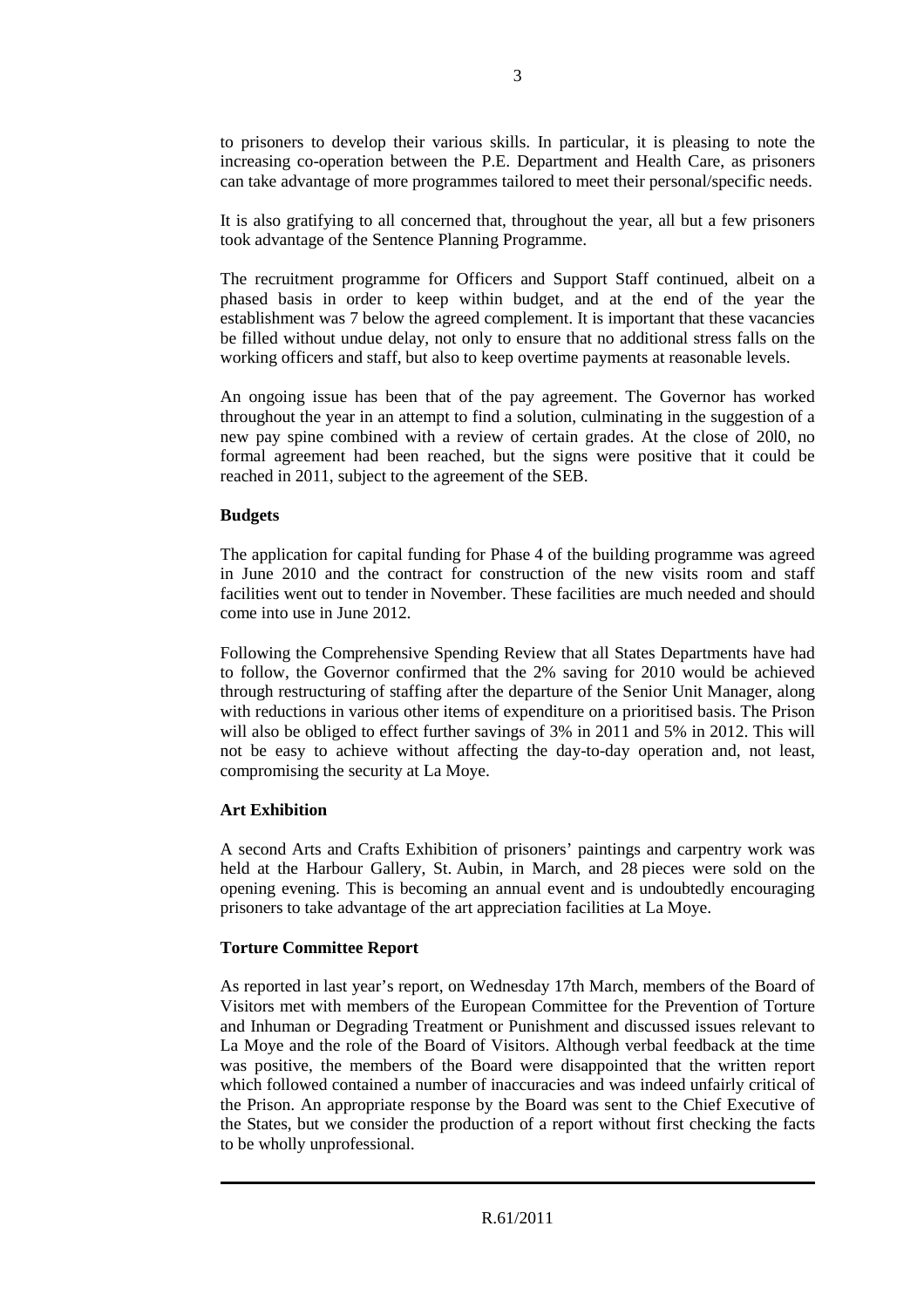There were nevertheless valid comments made in the report; in particular the reference to young offenders being housed at La Moye. This is a matter which has been raised on a number of occasions in our previous reports.

# **Role of Board of Visitors**

Although the role of the Board was already described in the document given to each prisoner on induction, the Board has taken steps to produce a more detailed explanation of the issues with which they can provide assistance and guidance. A notice has also been placed on each Wing referring to the help available through the Board, as well as a box to receive the prisoners' applications to see the Board or visiting member.

# **Remand times concerns**

The period of time some individuals are held on remand continued to be an area attracting the attention of the Board, and communication with the Solicitor General is thus continuing. In the meantime, no specific areas of concern were highlighted by the Prison during the year under review.

# **Juvenile Offenders**

We have regularly referred to the unsatisfactory position whereby young offenders are housed at La Moye alongside adult inmates; and we were not surprised that, as already mentioned, the report from the members of the European Committee for the Prevention of Torture and Inhuman or Degrading Treatment or Punishment highlighted this as a particular area of concern. However, we are pleased to record that the Governor of the Prison, together with the Minister for Home Affairs, is involved in discussions with the other relevant parties in the States, regarding the possible use of Greenfields as a young offenders centre, and although no formal decision was reached by the end of the year under review, positive steps are now being taken to address this long outstanding issue.

# **Offenders suffering from mental health issues**

This has also been a long outstanding area of concern for the Board of Visitors. In recent years a number of prisoners suffering from mental health problems have been housed at La Moye following conviction, but then transferred to secure accommodation in the U.K. which is better equipped to deal with their needs. In 2010, an issue arose of a prisoner being transferred back and forth between La Moye and St. Saviour, this as a result of disagreements over which institute was appropriate for the prisoner. This was resolved early in 2011, and the prisoner was signed over to St. Saviour. However, this has again highlighted the issue of inconsistencies between La Moye and St. Saviour, and independent assessors when it comes to making decisions about the most appropriate place to keep such prisoners; bearing in mind that Prison Officers are not trained to deal with mental health issues. We are glad that progress in this area has been made.